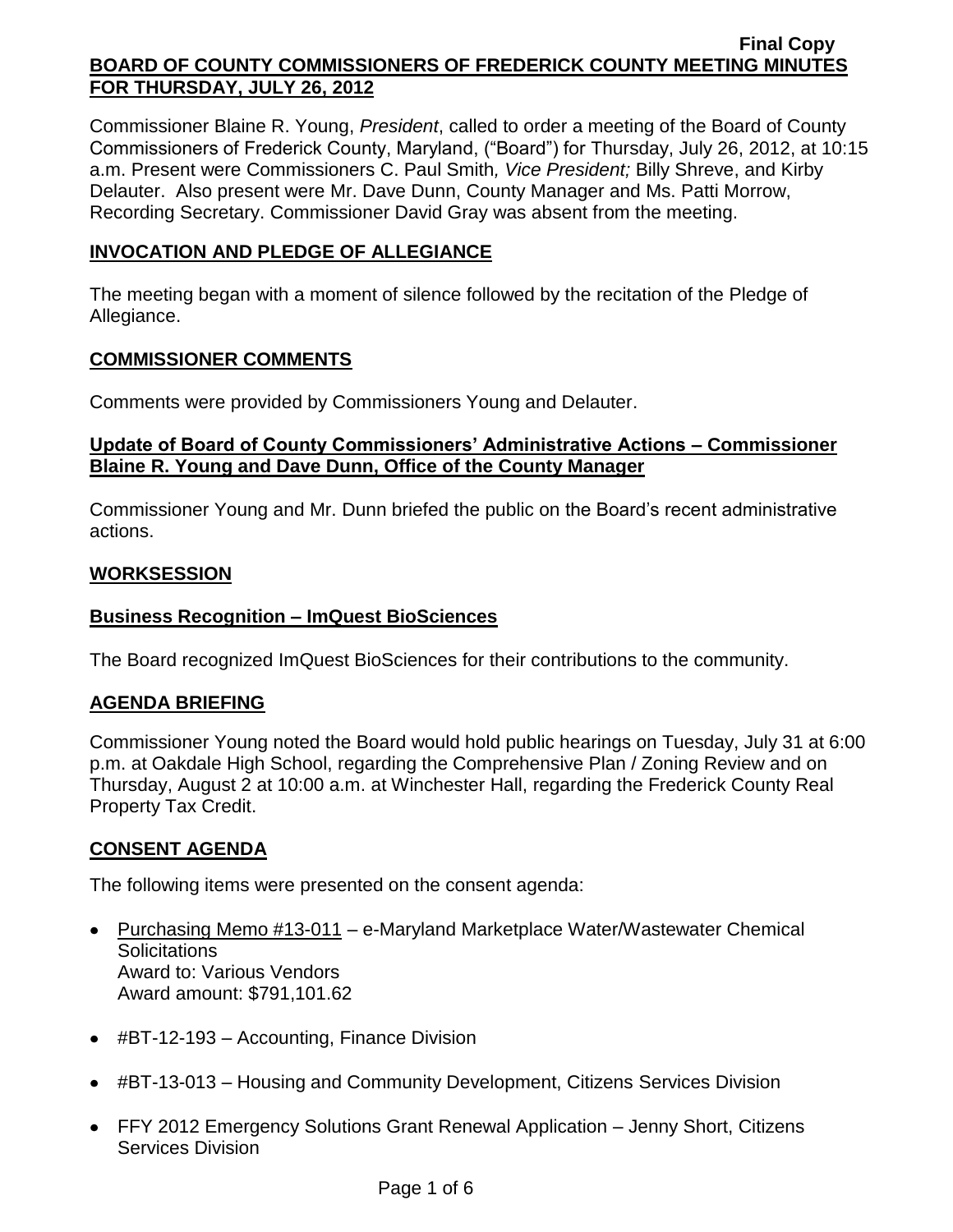Work Change Directive No. 5 – Pinehurst Water and Sewer Improvements, Contract No. 196G-SW – Rod Winebrenner, Utilities and Solid Waste Management Division

Commissioner Smith moved to approve the consent agenda as presented. Commissioner Delauter seconded the motion that passed 4-0 with Commissioner Gray absent.

# **ADMINISTRATIVE BUSINESS**

## **Approval of Board of County Commissioners' Meeting Minutes**

Upon a motion by Commissioner Smith, seconded by Commissioner Delauter, the minutes for the following dates were approved 4-0 with Commissioner Gray absent:

- ◆ Thursday, March 29, 2012
- ◆ Thursday, April 5, 2012

### **Bid Award - Purchasing Memo #13-001 – Subscriptions to Electronic Databases – Frederick County Public Libraries (FCPL) (Tabled from 7/12/12) – Bruce Johnson, Finance Division and Darrell Batson, FCPL**

Mr. Batson briefed the Board on the subscriptions.

Commissioner Shreve moved to approve Purchasing Memo #13-001 as presented. Commissioner Smith seconded the motion that passed 4-0 with Commissioner Gray absent.

# **Bid Award - Purchasing Memo #13-002 – Library Materials Supplier for Frederick County Public Libraries (FCPL) (Tabled from 7/12/12) – Bruce Johnson, Finance Division and Darrell Batson, FCPL**

Mr. Batson commented on the purchasing request.

Commissioner Shreve moved to approve Purchasing Memo #13-002 as presented. Commissioner Smith seconded the motion that passed 4-0 with Commissioner Gray absent.

## **Approval of FY 2013 Frederick County Public Libraries (FCPL) Spending Plan – Darrell Batson, FCPL**

Mr. Batson presented the spending plan.

Commissioner Shreve moved to approve the spending plan as presented. Commissioner Delauter seconded the motion that passed 4-0 with Commissioner Gray absent.

# **Final Adoption of the Brunswick Community Plan (BCP) Amendment Resolution (Public Hearing held 7/12/12) – John Dimitriou, Community Development Division**

Commissioner Shreve moved to adopt the BCP Amendment Resolution as presented. Commissioner Delauter seconded the motion that passed 4-0 with Commissioner Gray absent.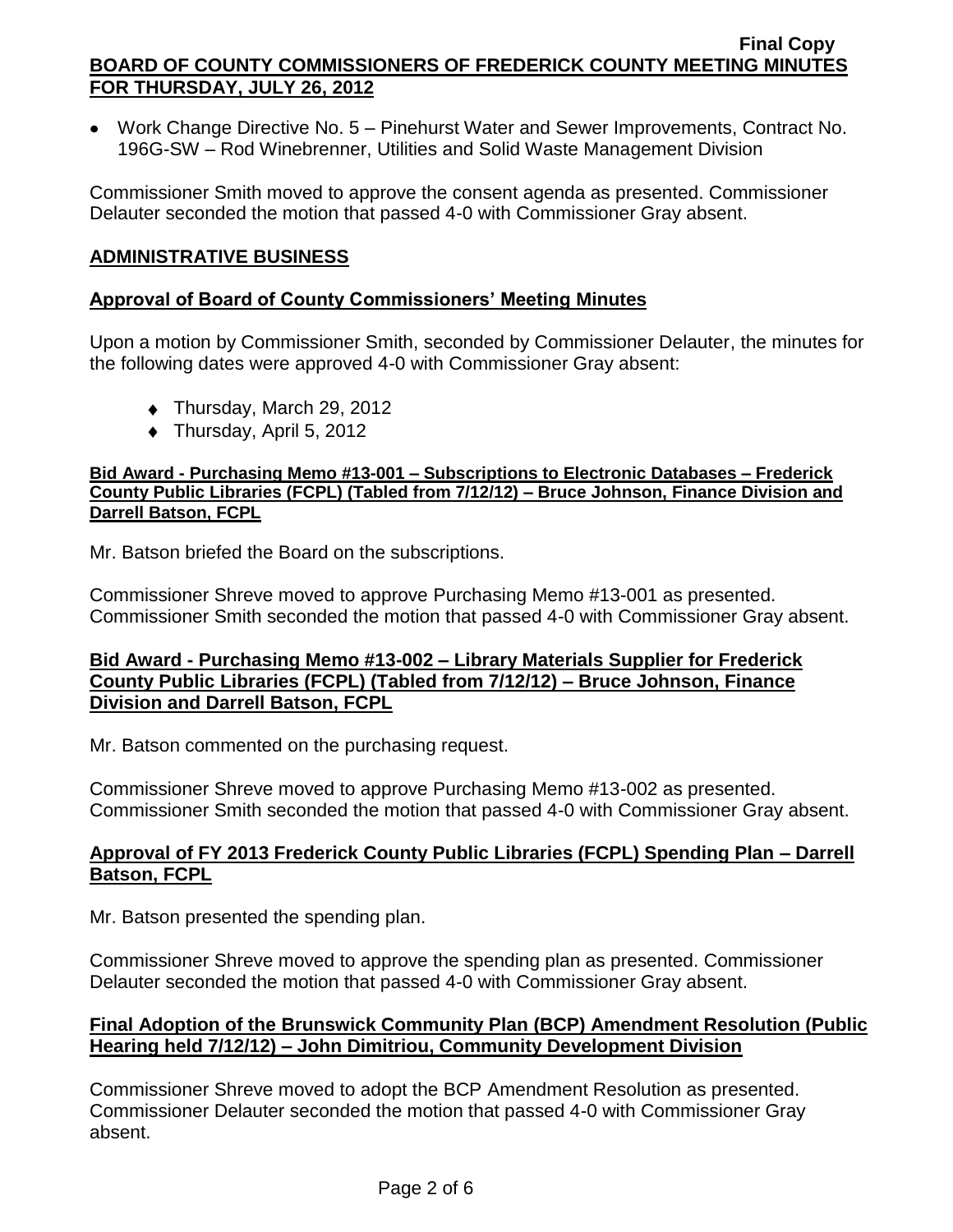(A copy of the approved/adopted resolution can be obtained in the County Manager's Office or from the county's website, [www.FrederickCountyMD.gov.](http://www.frederickcountymd.gov/))

# **Review of the Types and the Process of Acquiring a Liquor License – Kathy Vahle, Liquor Board**

Ms. Vahle briefed the Board on the different classes of liquor licenses in Frederick County. She noted as a result of the last federal census, a very limited number of licenses in specific election districts has been allowed.

It was noted the Board would address this issue through legislation.

# **Consideration to Accept a Petition to Enter into a Development Rights and Responsibilities Agreement (DRRA) - Jefferson Technology Park (JTP) – Eric Soter, Community Development Division**

Mr. Soter explained the process for the petition for the DRRA to the Board. He indicated he would be working with the developer on the DRRA.

Commissioner Smith moved to approve the request to accept a petition to enter into a DRRA agreement for the JTP. Commissioner Delauter seconded the motion that passed 4-0 with Commissioner Gray absent.

# **Building Consolidation Task Force (Task Force) Preliminary Report – Chuck Nipe, Public Works Division**

Mr. Nipe briefed the Board on the preliminary report. He noted because of the amount of loss that would be incurred on the 30 North Market Street facility, the Task Force recommended it be removed from the relocation efforts.

Commissioner Smith moved to halt the demolition of the old Montevue Assisted Living facility and authorized staff to review and investigate possible options to utilize current county facilities. Commissioner Young seconded the motion that passed 3-1 with Commissioner Delauter opposed and Commissioner Gray absent.

# **Frederick County Government Strategic Plan FY 2011 – 2015 Quarterly Report Update – Dave Dunn, Office of the County Manager**

Mr. Dunn presented the quarterly report update of the Strategic Plan.

No action was taken as this item was informational.

# **Proposed Amendments to the Frederick County Government Strategic Plan FY 2011 – 2015 – Dave Dunn, Office of the County Manager**

Mr. Dunn briefed the Board on the changes requested by the county division directors and staff during the July 10, 2012, meeting regarding the strategic plan.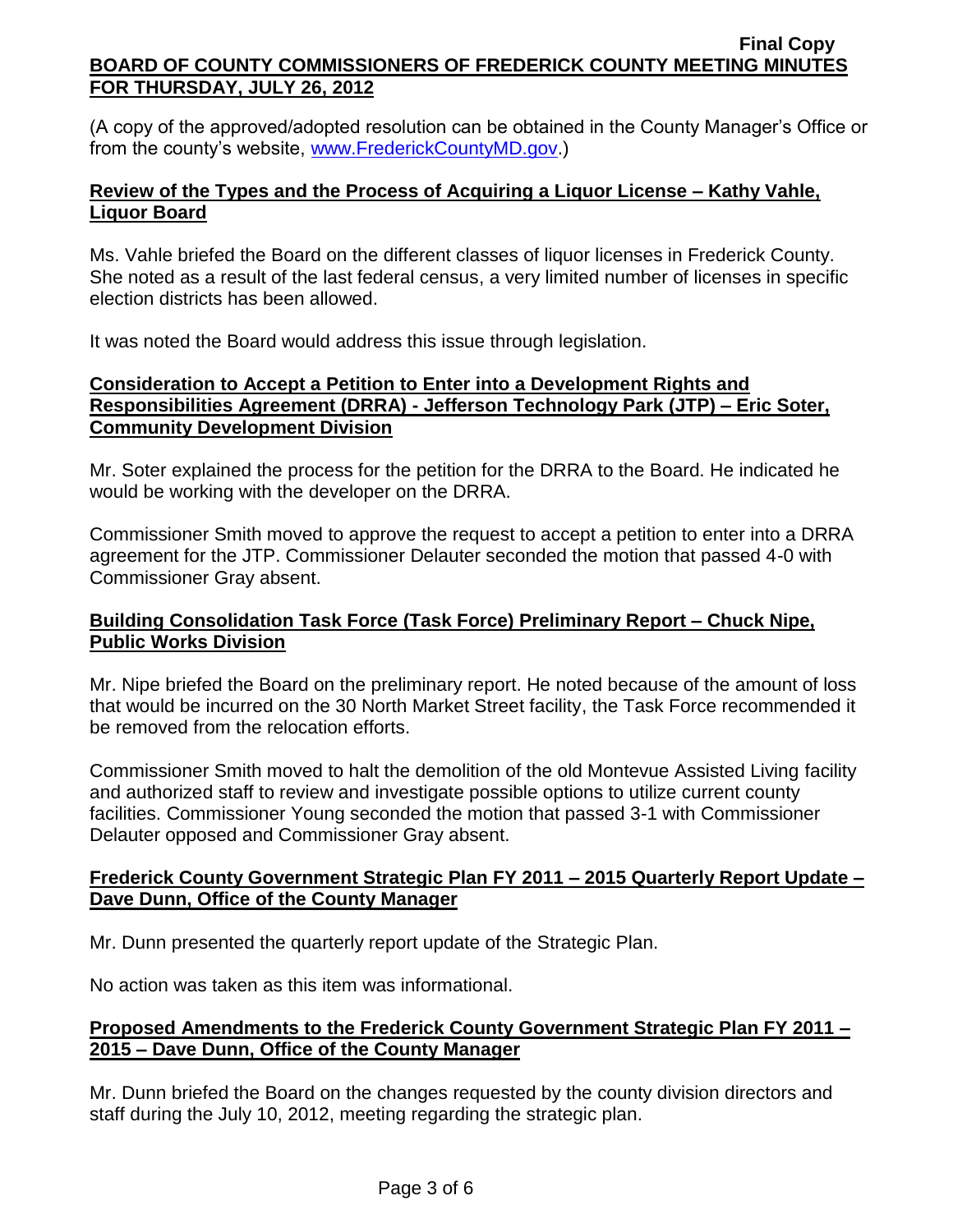Commissioner Smith commented on the removal from the strategic plan of the transit improvements and expansion item because there was no funding available. He noted he would like to keep the level of service the same.

Commissioner Shreve moved to approve the requested amendments. Commission Delauter seconded the motion that passed 4-0 with Commissioner Gray absent.

### **COMMISSIONER COMMENTS**

None.

## **PUBLIC COMMENTS**

None.

## **QUESTIONS – PRESS**

• Bethany Rogers, The Frederick News-Post

## **CLOSED SESSION**

Maryland Annotated Code State Government Article § 10-508(a) (14) Before a contract is awarded or bids are opened, discuss a matter directly related to a negotiation strategy or the contents of a bid or proposal, if public discussion or disclosure would adversely impact the ability of the public body to participate in the competitive bidding or proposal process.

**Topic**: To discuss whether to award a renewal of a county contract and, if so, the terms and the negotiating strategy for the renewal.

Commissioner Smith moved to go into closed session. Commissioner Delauter seconded the motion that passed 4-0 with Commissioner Gray absent.

## **ADJOURN**

The meeting adjourned at 12:30 p.m.

Patricia A. Morrow Recording Secretary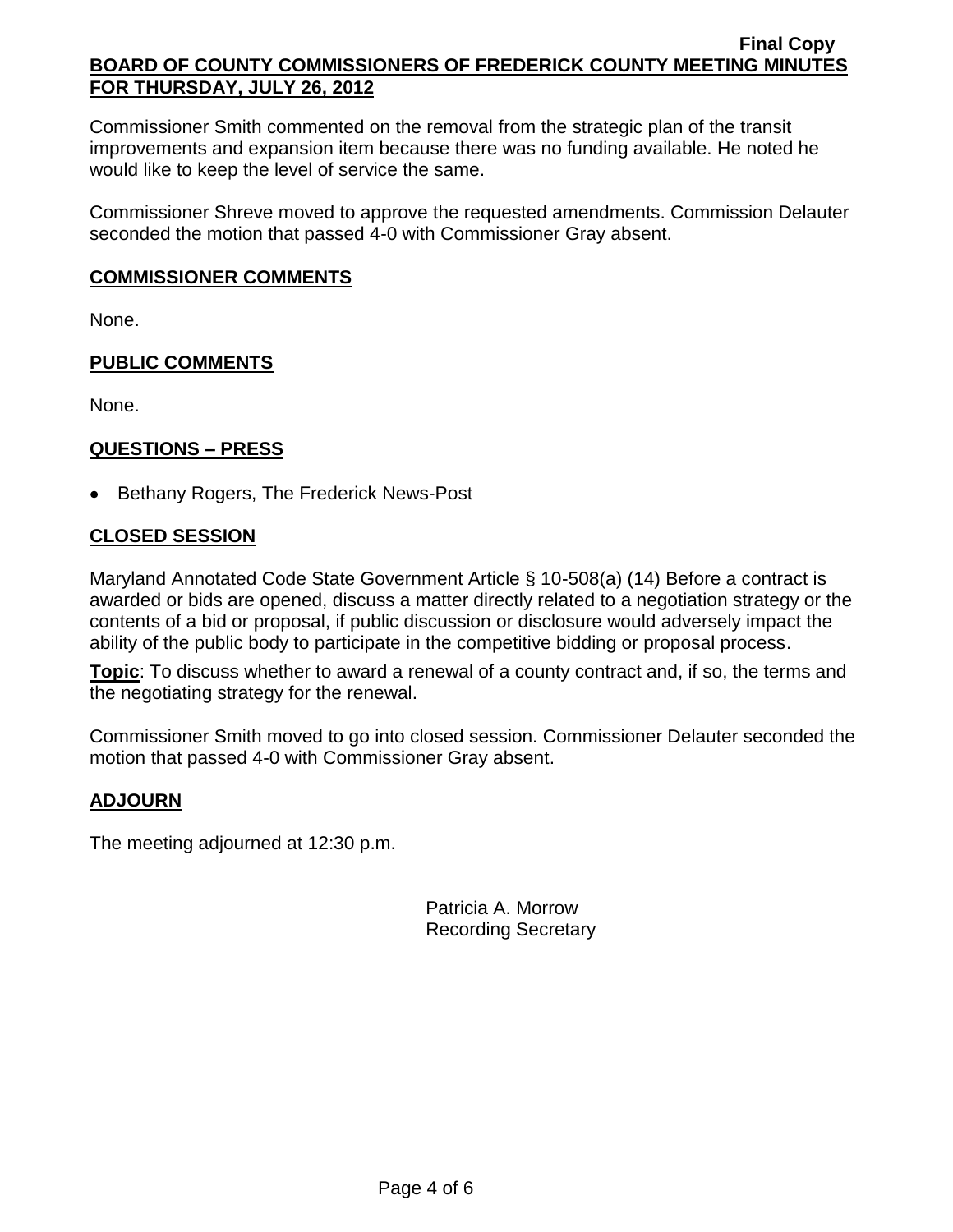# **FORM OF STATEMENT FOR CLOSING THE MEETING OF THURSDAY, JULY 26, 2012**

# **STATUTORY AUTHORITY TO CLOSE SESSION**

### **State Government Article §10-508(a):**

(14) Before a contract is awarded or bids are opened, discuss a matter directly related to a negotiation strategy or the contents of a bid or proposal, if public discussion or disclosure would adversely impact the ability of the public body to participate in the competitive bidding or proposal process.

### **Motion:**

Commissioner Smith moved to go into closed session under the Maryland Annotated Code State Government Article § 10-508(a) (14) Before a contract is awarded or bids are opened, discuss a matter directly related to a negotiation strategy or the contents of a bid or proposal, if public discussion or disclosure would adversely impact the ability of the public body to participate in the competitive bidding or proposal process. Commissioner Delauter seconded the motion that passed 4-0 with Commissioner Gray absent.

#### **Time and Location:**

12:35 p.m. – Third Floor Meeting Room, Winchester Hall

#### **Topic to be Discussed:**

To discuss whether to award a renewal of a county contract and, if so, the terms and the negotiating strategy for the renewal.

> Patti Morrow Recording Secretary